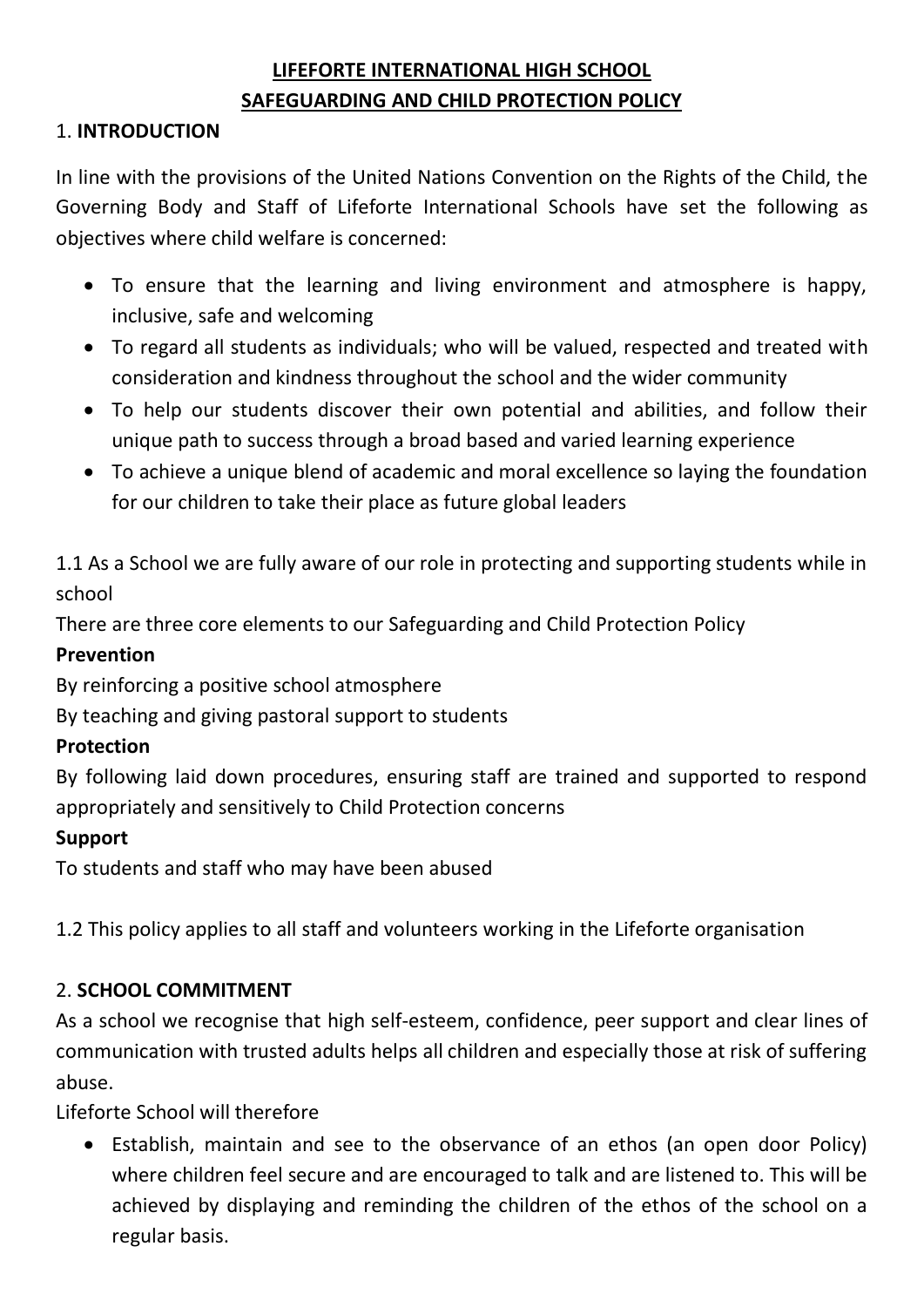- Ensure that children know that there are adults in the school who they can approach if they are worried or are in difficulty. This will be achieved through talking to the children during school assembly and on a one to one basis
- Include in the curriculum, activities and opportunities which equip children with the skills they need to stay safe and /or communicate their fears or concerns about abuse
- Include in the curriculum material which will help children develop realistic attitudes to the responsibilities of adult life.
- Ensure that every effort will be made to establish effective working relationships with parents and agencies responsible for child welfare and protection

### 3. **FRAMEWORK**

Child protection is the responsibility of ALL members of staff (academic and non-academic)

Members of staff have a vital role to play in

- Helping to identify welfare concerns and indicators of possible abuse or neglect at an early stage
- Referring those concerns to the appropriate quarters
- Contributing to the assessment of a child's needs and where appropriate to ongoing action to meet those needs

## 4. **ROLES AND RESPONSIBILITIES**

4.1 The Chief Executive Officer (CEO) is the person responsible for Child Protection issues in school. Her roles include:

- Co-ordinating action within the school and liaising with the state Child Welfare Centre and other agencies over cases of abuse and suspected abuse
- Ensuring that the school has an active Safeguarding and Child Protection Policy and that directors and staff are familiar with it
- Acting as a source of advice within the school
- Ensuring that staff are familiar with the policy and procedures
- Ensuring that all directors and staff members know what to do if they suspect that a child is being abused.
- Referral of individual cases of suspected abuse
- Liaising with agencies about individual cases
- Organising training on Child Protection within school

### 4.2 The roles and responsibilities of the Principal include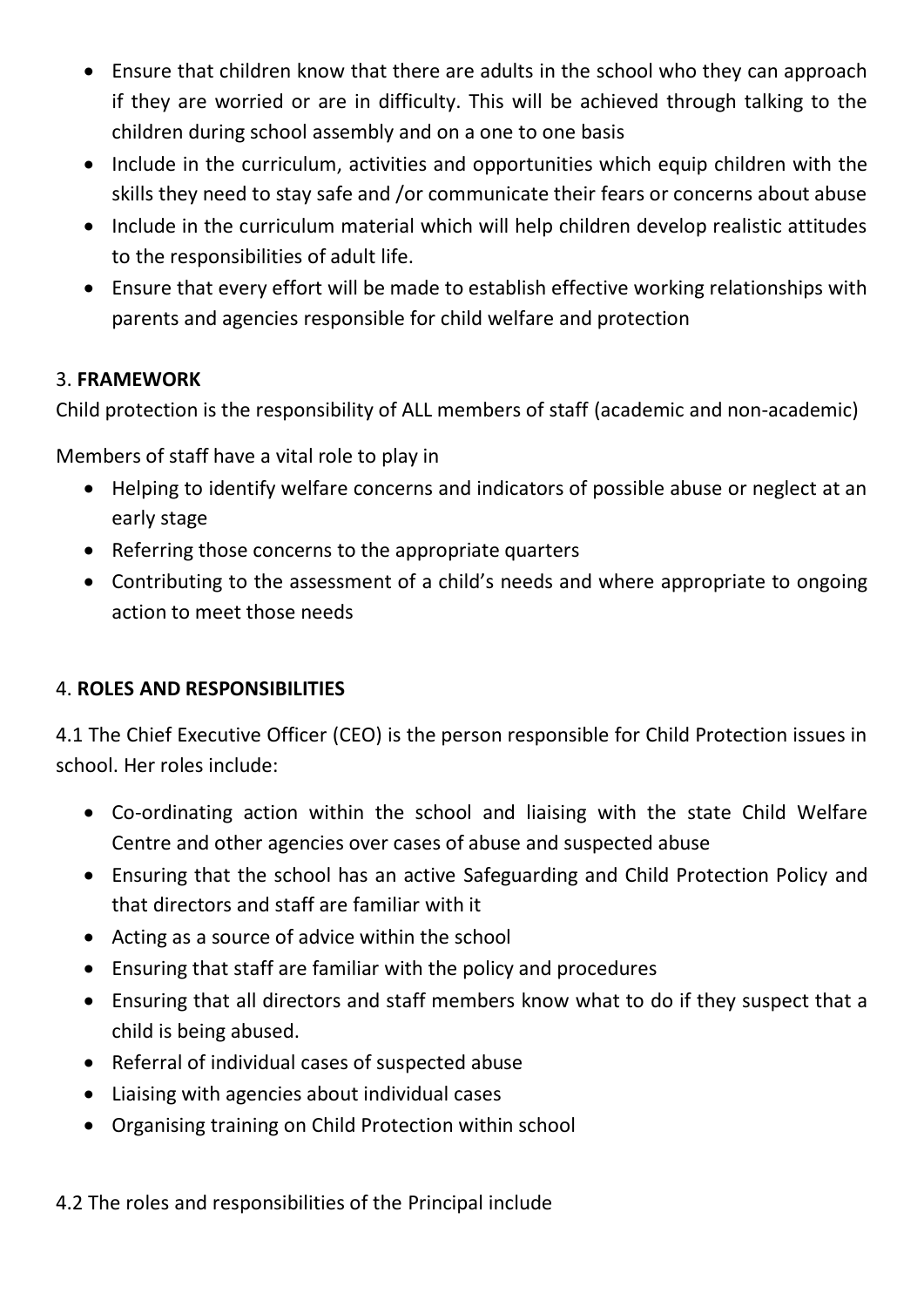- Being familiar with current guidelines on Child Protection and Safer Recruitment and be aware of changes to the regulations
- Undertake appropriate training on Child protection and understand the different types of child abuse
- Liaise regularly with the CEO about Child Protection procedures in school
- Ensure that the school has an active Safeguarding and Child Protection Policy and that directors and members of staff are familiar with it
- Ensure that accurate records are being kept by the school and that the Child Protection file is up to date

### 5. **PROCEDURES**

Lifeforte School will;

- Keep staff informed about Child Protection procedures via all staff training led by the CEO
- Keep staff updated via staff meetings, welfare meetings and management meetings.
- Ensure that all new members of staff receive one to one training from the CEO or her delegate before commencing work in the school.
- Ensure that information on Child protection procedures is also contained in the staff handbook
- Ensure all other adults in school will be updated on the schools Child Protection procedures and how to voice their concerns to the CEO or other persons delegated by her before working in school
- Keep parents informed of the School's duties and responsibilities under the Child Protection procedures by a publication to that effect and via the school website

### 6. **TRAINING AND SUPPORT**

Lifeforte School will ensure that the CEO, the CEO's delegate and Principal attend training relevant to their roles.

All staff within school, whether in a paid or voluntary capacity and irrespective of their role that come into contact with children will receive basic Child Protection training delivered by the CEO or her delegate.

Staff will be kept informed of current Child Protection issues via direct training and update meetings by the CEO or her delegate.

Support networks will be made available to staff if there are concerns or queries

### 7. **CONFIDENTIALITY**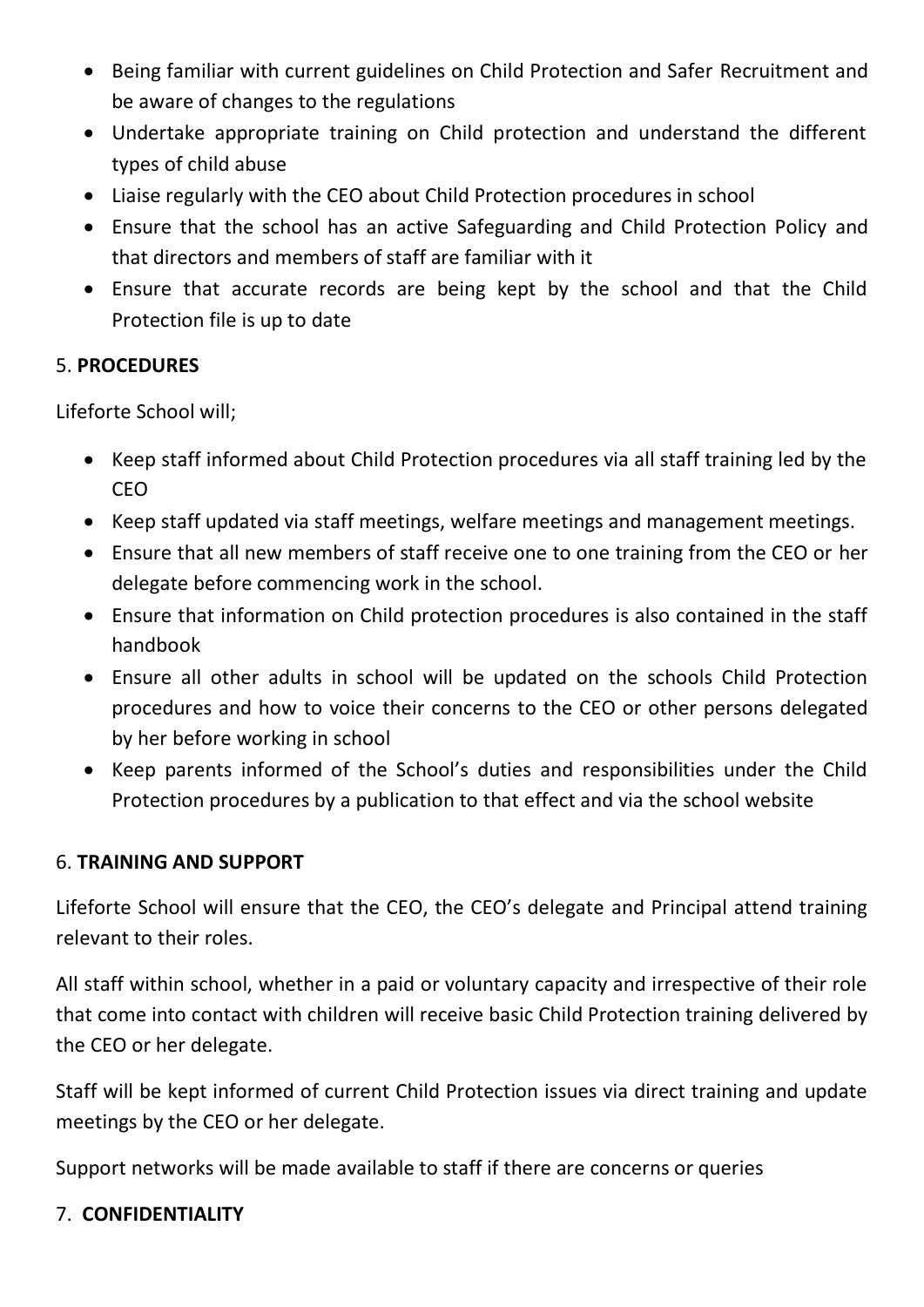Lifeforte School will consider it priority to ensure that every adult working in school will understand the need for

Confidentiality through staff meeting updates and through induction processes led by the CEO

Members of academic staff will be trained to never guarantee confidentiality to a child as they may need to act on a disclosure to protect the interests of the child

If a child expressly asks for the information to be kept secret, the adult must be honest, open and calmly and sensitively explain to the child that they cannot promise to keep the matter a secret as they have a duty to look after the interests of the child and this will include reporting the information divulged to the appropriate person – the CEO

In dealing with a disclosure by a child or any concerns over child welfare, the adult in question should make a written report of the concern to the CEO . The procedures for dealing with concerns are outlined in Appendix 2 of this Policy.

Lifeforte School will ensure that any disclosure of personal information to others will have regard to the laws regulating child protection in the state

Where it becomes necessary to disclose personal information to third parties, the school will obtain the consent of the subject of that information in line with the provisions of the Data Protection Act 1998, European Convention on Human Rights – Article 8. In cases where consent may not be possible or desirable and the safety and welfare of a child dictate that the information should be shared, Lifeforte School will share such information bearing in mind the justifiability of disclosure and the particular facts of the case.

### 8. **RECORDS AND MONITORING**

It is an important part of our Safeguarding and Child Protection Policy to record any concerns held about a child or children within our school.

Initial concerns about the welfare of a child will be recorded on an INTERNAL NOTIFICATION OF CHILD PROTECTION CONCERN FORM (please find attached) to this Policy and which all members of staff have received during Child Protection Training. The CEO will have copies available.

Teacher and where applicable Student Welfare Officer/House Parent written notes will be recorded on the Internal Notification of Child Protection form and held by the CEO

Children about whom there are concerns will be monitored by the adult most closely in contact with that child – teacher or House Parent/Student Welfare Officer. The CEO will be updated on a regular basis (at least weekly) and additional notes added to the concerns form

All Child Protection pro-formas and records are kept in the CEO's room in a locked cupboard/drawer. Access to the Child Protection records is only available through the CEO or Delegate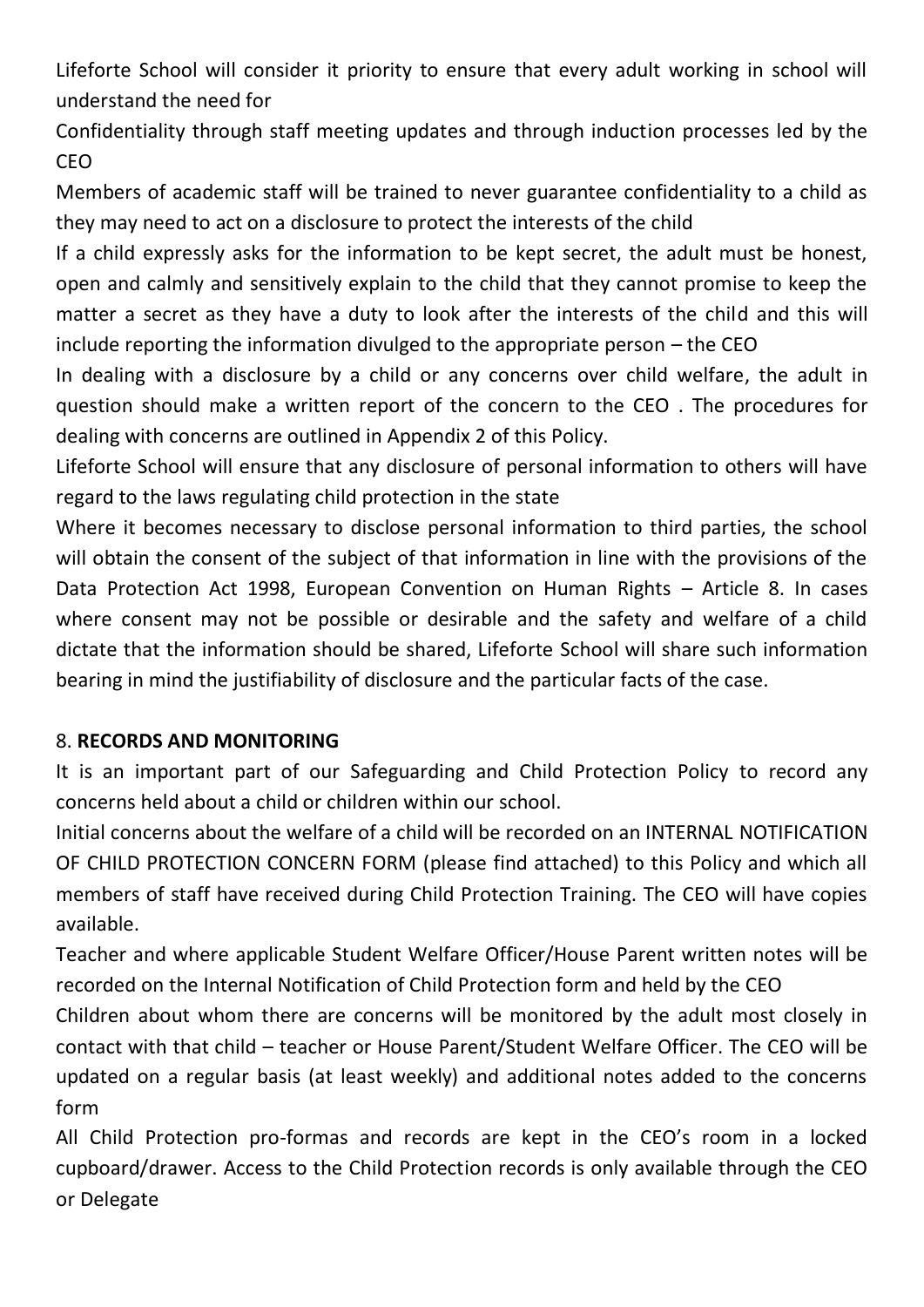Only relevant professionals in school who have contact with the child will be informed that the child is being monitored. In cases where it is appropriate, the parents/guardians will be informed that monitoring is being undertaken but not when this would put the wellbeing of the child at risk.

It is the responsibility of the CEO to collate concerns by staff but all staff have a duty to record concerns using the Initial Concern Form.

It is the duty of the CEO to make the decision as to the point when concerns warrant a referral.

If a child moves or transfers between schools, the CEO will ensure that the appropriate records are transferred to the receiving school.

All notes for children leaving the school will be photocopied and sent on to the relevant schools. The original notes will be placed in a sealed envelope with the child's name and date of birth written on the front. This envelope will then be held in a secure place for seven (7) years.

### 9. **SUPPORTING STUDENTS AT RISK**

9.1 The school recognises that children who are abused or who witness violence may find it difficult to develop a sense of self worth and to view the world in a positive way. The school may be the only stable, secure and predictable element in the lives of children at risk. We also recognise that some children who have experienced abuse may in turn abuse others in such instances the school will adopt a considered, sensitive approach in order that the child can receive appropriate help and support.

9.2 Lifeforte School will endeavour to support pupils through:

- The curriculum to encourage self-esteem and self motivation
- The school ethos, which promotes a positive, supportive and secure environment and gives all students a sense of respect, value and self worth
- A consistent approach which recognises and separates the cause of behaviour from that which the child displays
- Constant liaison with other professionals and agencies who support the pupils and their families, in-line with appropriate confidentiality parameters
- A commitment to develop productive, supportive relationships with parents, whenever possible and so long as it is in the child's best interests to do so
- The development and support of a responsive and knowledgeable staff group trained to respond appropriately in child protection situations

## 10. **SAFER SCHOOLS, SAFER STAFF**

Recruitment, Selection and Supervision of Staff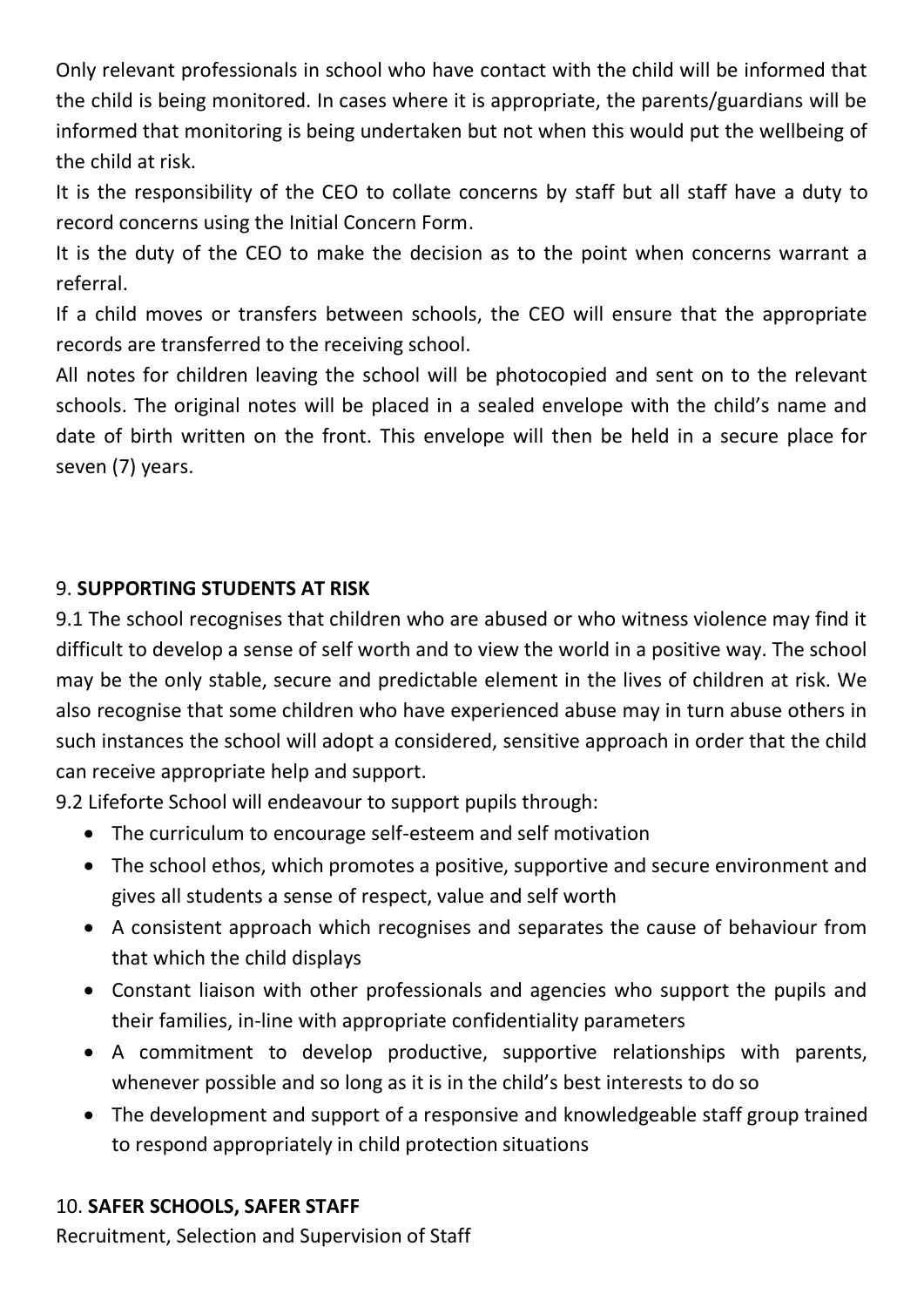Our Recruitment Policy

Choice of Candidate

The school experiences a low rate of staff turnover however; we receive applications year round from members of the public wishing to join the school's workforce. These applications are kept in a file in the Principal's office.

The Executive Director of Studies & Curriculum and the Principal of the school working under the guidance and direction of the CEO are primarily responsible for recruiting new staff.

When there is a vacancy, the Executive Director and the Principal may do one of the following;

1. Go through applications submitted and shortlist likely candidates

2. Request that the head of department affected head hunt for suitable candidates and have them submit the relevant documents

3. Source for staff to be hired on contract basis

### *Selection Method*

### *The Selection Panel*

This usually comprises the Executive Director (Curriculum and Studies), Principal, a head of Department and or Principal Teachers in consult with the CEO

### *Scrutinising and Short Listing*

At this stage, candidates' application documents will be scrutinised to ensure that the information provided is consistent, does not contain discrepancies and to identify any gaps in employment.

### *Tests and Interview*

Candidates will be asked to prepare as for a formal examination in their subject of expertise. Shortlisted candidates will be asked to bring documentary evidence of their identity – a full birth certificate or a passport/photo driving licence or some form of photograph identification. Where appropriate, change of name documentation may be requested of candidates.

Interviews are conducted face to face and candidates are required to answer questions prepared in advance by the selection committee. Questions will seek to explore the candidate's views in the following areas;

Motivation and reasons for working with the organisation and with children in particular

Views about control and punishment

Perceptions about the boundaries of acceptable behaviour towards children

Ability to form and maintain professional relationships

Understanding of the principle of safeguarding children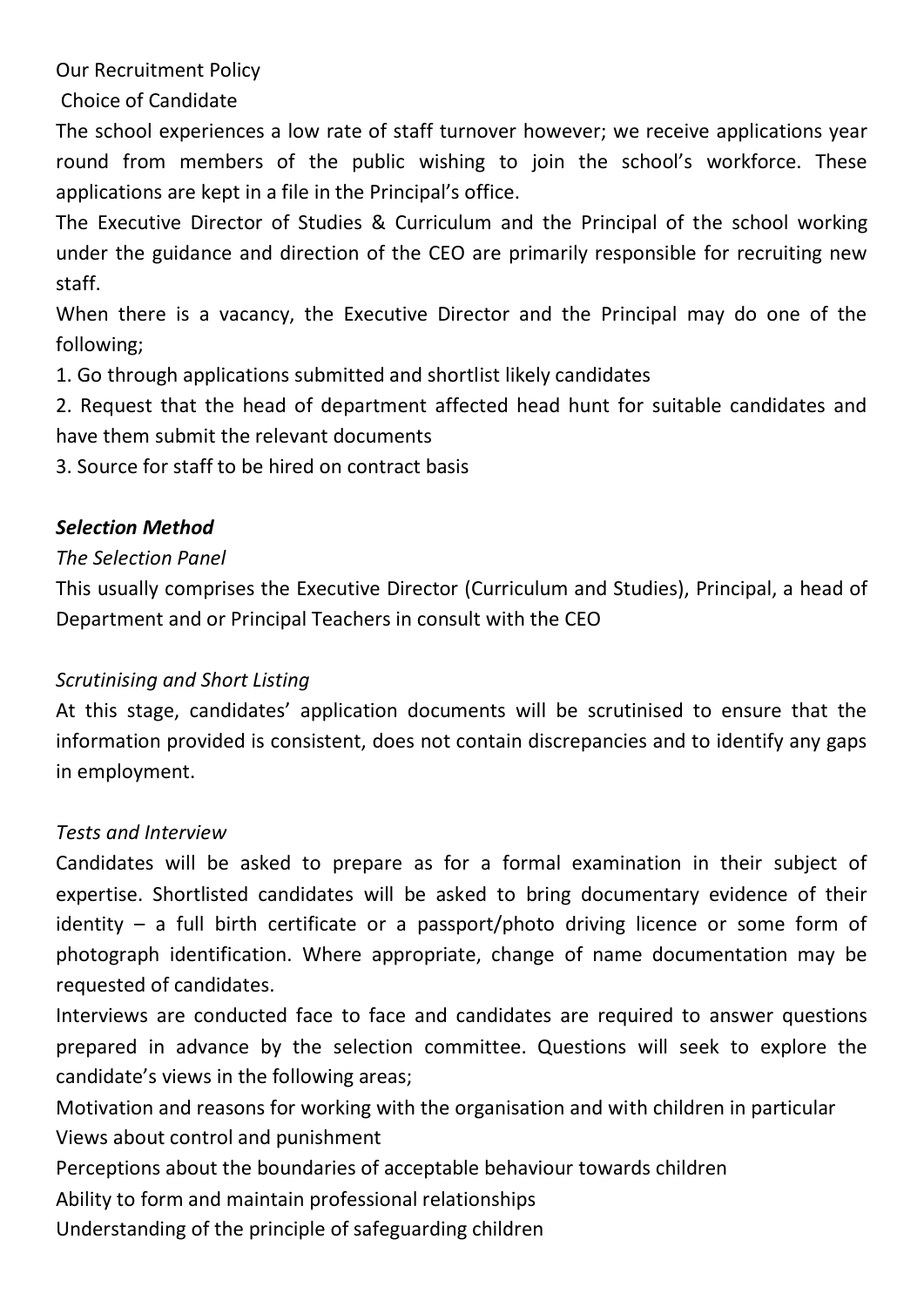The Principal of the school is the official charged with the responsibility for taking and retaining notes of questions asked and answers given at the interview.

At the conclusion of the interview, the panel members will separately score the candidates. Then the scores will be shared and a discussion on their reasons for the score for each candidate.

The final decision to appoint a candidate or not will be based on an evaluation of the information obtained in all stages of the recruitment process.

Appointments will be made solely on the basis of a person's experience, ability and suitability to perform the role

## *Offer of Appointment to Successful Candidates*

Any offer of appointment made will be conditional on the satisfactory completion of preemployment checks including;

1. Receipt of two satisfactory references

2. The completion of a staff verification exercise as detailed below. Candidates will be required to submit;

A referee/guarantor form duly filled and signed

Photocopies of all academic and professional certificates signed by the referee/guarantor Two passport pictures; one with the candidate's name signature and date written on the back and the other with the referee/guarantor's signature and date on the back.

The referee/guarantor must have known the applicant for at least 5 years and be one of the following;

- Legal Practitioner of the status of a Principal Partner or Partner
- Medical Practitioner
- Bank official (in an executive post at least)
- A recognised member of the clergy
- Head of a reputable institution
- High ranking official in the civil service
- A respected community leader

All documents submitted in this regard will be kept in files opened in the name of the applicant on resumption of duty. New members of staff will be assigned a supervisor usually a senior member of department under whose guidance/tutelage he will work for a period of not less than 3 months. The supervisor will be required to give a confidential report on his opinion of the candidate's experience, his sense of responsibility, their appreciation/comprehension of the nature of their duties and their ability to work effectively and safely with children.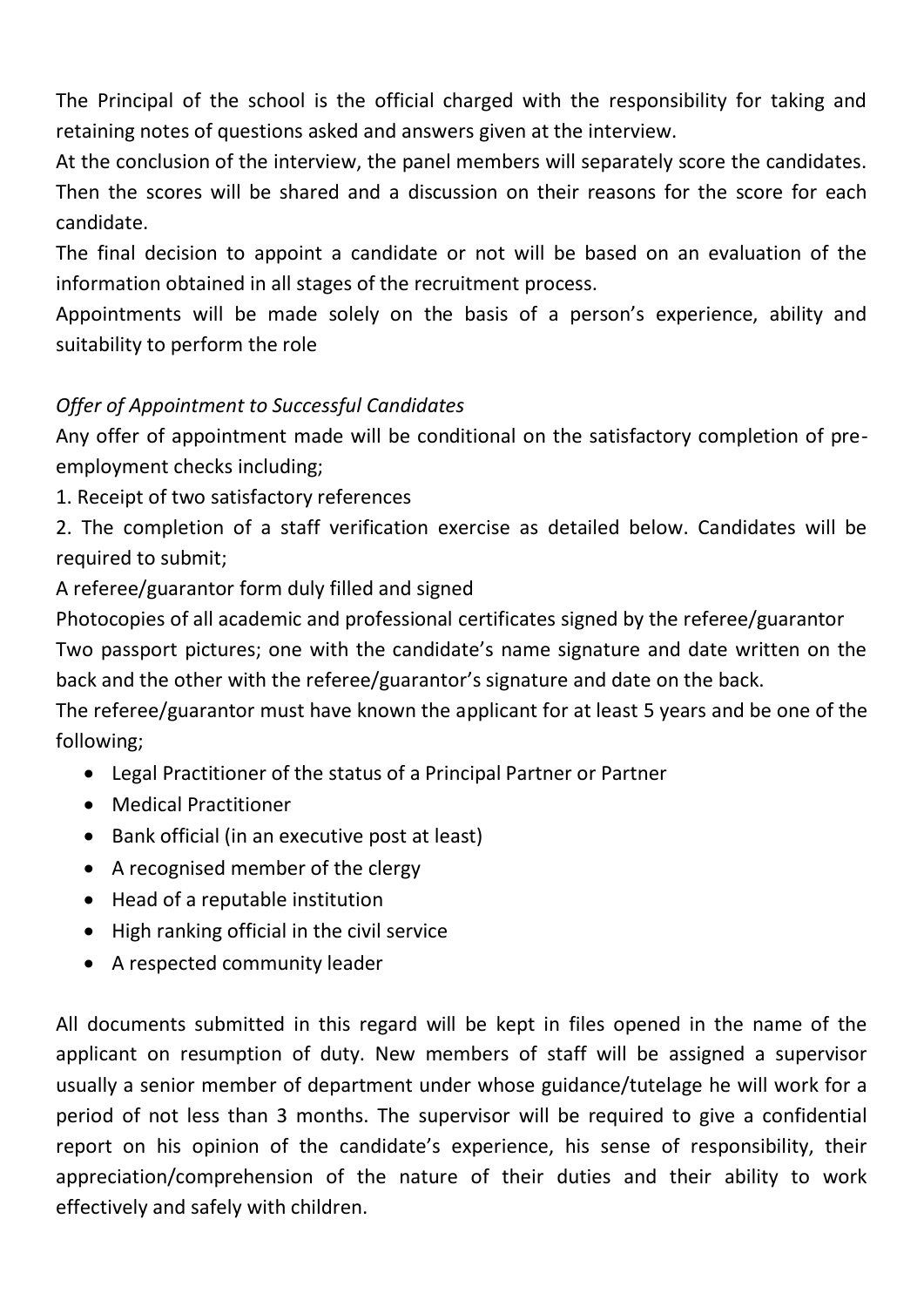### **General Conduct**

In Lifeforte School we understand the importance of making certain that all adults working with children understand that the nature of their work and the responsibilities attached to it place them in a position of trust. This guidance provides clear advice on appropriate and safe behaviour for all adults working with children in paid or unpaid capacities, in all settings and in all contexts within the school.

In order for the safe and effective running of the school, the following rules apply to all employees:

- Employees must not be under the influence of alcohol or illegal substance during working hours
- Alcoholic drinks or illegal substances must not be brought into or consumed on school premises
- Gambling, betting, touting or distribution of pamphlets are prohibited on school premises
- Raffle or lottery tickets must not be sold on school premises

Selling and buying of articles of any kind is prohibited on school premises.

## **Liability**

The effective teacher is concerned for the welfare of students and takes measures to insure their welfare. Nevertheless, it is well to be aware of the possible consequences of negligence.

The teacher is legally responsible to act in a reasonable and prudent manner at all times.

Specifically the teacher must do the following:

Never leave students unsupervised. Leaving a classroom without another responsible adult present is leaving students unsupervised.

Require students to conduct themselves in an orderly, safe manner and administer such disciplinary actions **EXCEPT CORPORAL PUNISHMENT** as are reasonable and proper in any situation involving student misconduct.

Report any unsafe condition in the room or on the premises to the Principal so that it may be corrected.

### **Smoking at Work**

Smoking is not permitted in any area of the school premises at any time. Any breaches will be dealt with under the disciplinary procedure and could potentially lead to dismissal.

### **Physical Contact with Students**

Spanking, slapping, pinching, hitting or the use of any other physical force as retaliation or correction for inappropriate behaviour is strictly prohibited. While the use of appropriate touching is part of daily life and is important for student development, a teacher and staff member must ensure that they do not exceed appropriate behaviour. If a child or other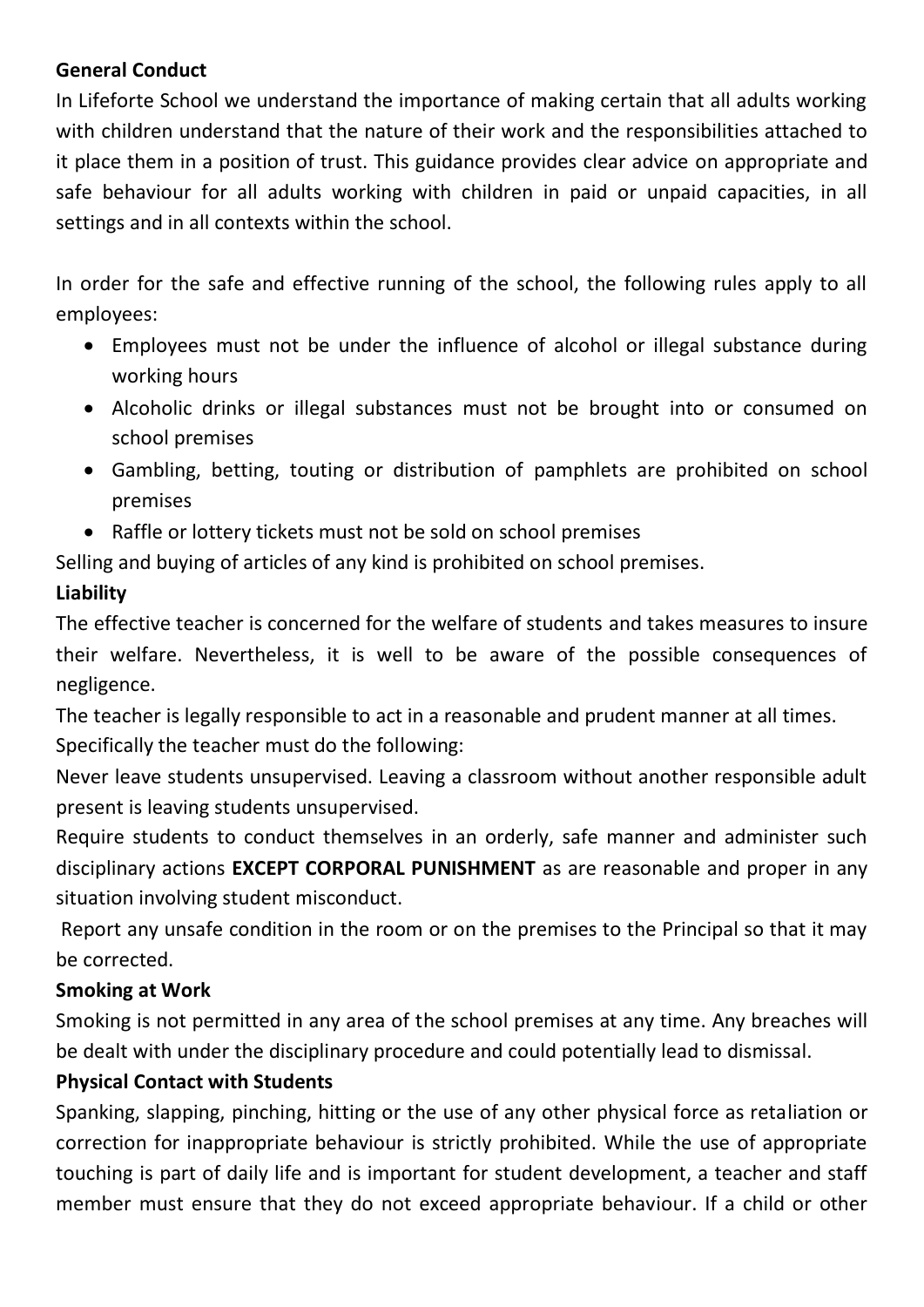staff member specifically requests that he or she not be touched, then that request must be honoured without question.

This policy does not prevent touching a student for the purpose of guiding them along a physical path, helping them up after a fall, engaging in a rescue or the application of Cardio Pulmonary Resuscitation (CPR) or other emergency first-aid. Nor does it prohibit the use of reasonable force and touching in self-defence or in the defence of another. Restraining a child who is trying to engage in violent or inappropriate behaviour is also allowed. Only such force as necessary to defend one's self or another or to protect property is legally allowed. Excessive force is prohibited.

**School Discipline:** The Parents hereby confirm that they accept the authority of the Head and of other members of staff on the Head's behalf to take all reasonable disciplinary or preventative action necessary to safeguard and promote the welfare of each pupil and the School community as a whole. The School's disciplinary policy which is current at the time applies to all pupils when they are on School premises, or in the care of the School, or wearing School uniform, or otherwise representing or associated with the School.

**Investigative Action:** A complaint or rumour of misconduct will be investigated. The Pupil may be questioned and a member of staff designated by the Head to conduct a search of his or her belongings in appropriate circumstances. All reasonable care will be taken to protect the Pupil's human rights and freedoms and to ensure that his/her Parents are informed as soon as reasonably practicable after it becomes clear that the Pupil may face formal disciplinary action.

**Procedural Fairness:** Investigation of a complaint which could lead to expulsion, removal or withdrawal of the Pupil in any of the circumstances explained below shall be carried out in a fair and unbiased manner. All reasonable efforts will be made to notify the Parents or education guardian so that they can attend a meeting with the Head before a decision is taken in such a case.

**Divulging Information:** Except as required by law, the School and its staff shall not be required to divulge to Parents or others any confidential information or the identities of pupils or others who have given information which has led to the complaint or which the Head has acquired during an investigation.

**Drugs & Alcohol:** The Pupil may be given the opportunity to provide a urine sample under medical supervision if involvement with drugs is suspected, or sample of breath to test for alcohol consumed in breach of School discipline. A sample or test in these circumstances will not form part of the Pupil's permanent medical record.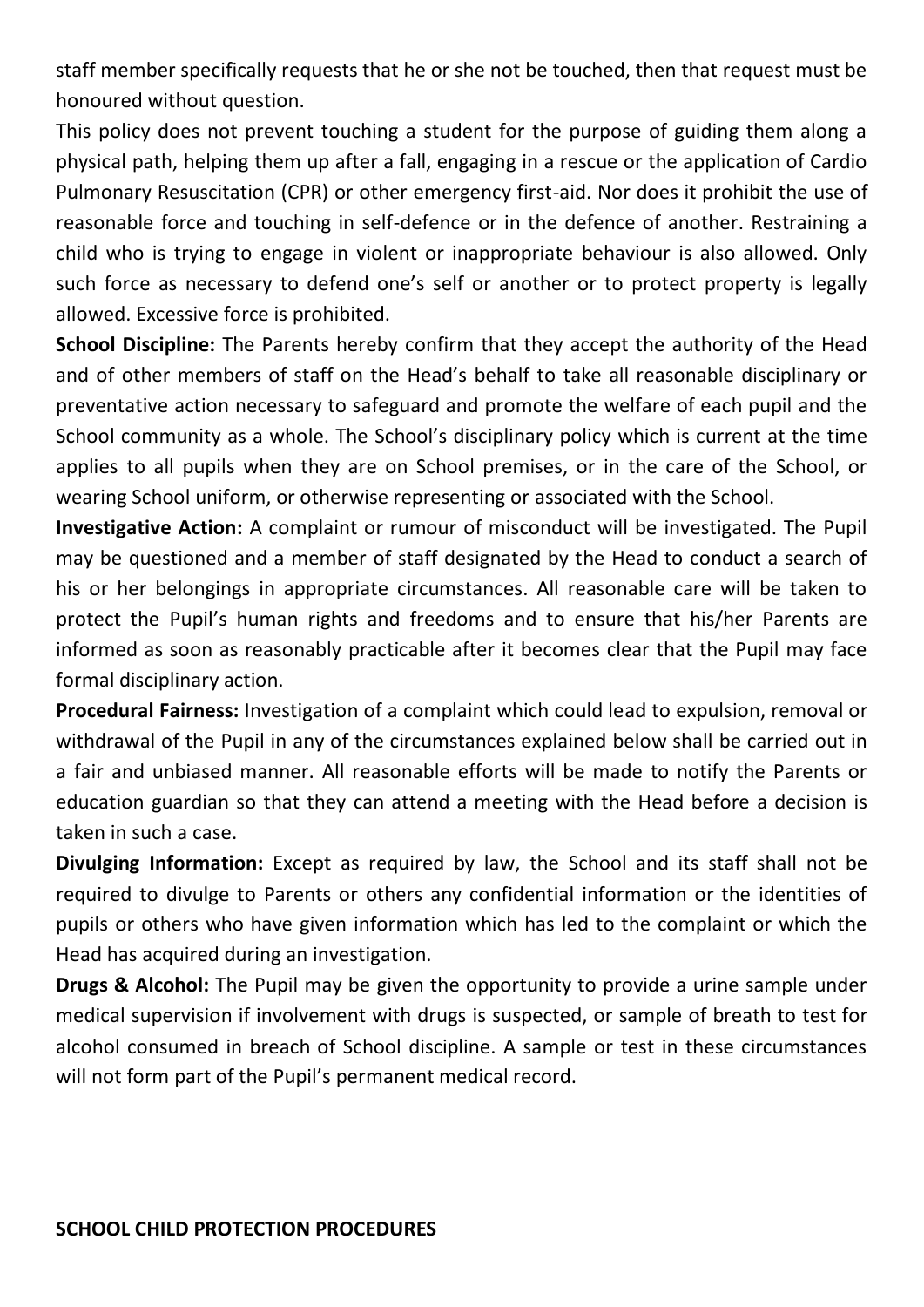1. What should Staff do if they have concerns about a child or young person in school? Teachers or Student Welfare Officers/House parents who are concerned about a child's welfare or who believe that a child is or may be at risk of abuse should pass any information to the CEO as soon as possible or within 24 hours.

Chief Executive Officer – Mrs. Sarah Olubi-Johnson Executive Director (Mentoring & Child Support) – Dr. Olukunle Sokoya

These are the people responsible for taking action where the welfare or safety of children or young person is concerned. If staff is uncertain about whether their concerns are indeed 'child protection' they are encouraged to discuss with the CEO who will assist in determining the most appropriate next course of action.

Members of staff are trained never to Do nothing/assume that another member of staff will act or is acting Attempt to resolve the matter themselves

The CEO would consider the following:

- Is the situation to be classified as a risk or need
- Can the level of need identified by met by the school or by referral to local child welfare agencies
- What resources are available to the school and what are their limitations if any
- Is the level and or likelihood of risk such that a child protection referral needs to be made?
- What information is available to me: child, parents, family and environment
- What information is inaccessible and what is its significance
- Who do i/don't need to speak to now and what do they need to know?
- Where can I access appropriate advice and support
- If I am not going to refer, then what action am I going to take?

2. Feedback to Staff who report concerns to the designated senior person

The dictates of confidentiality may render it impossible or inappropriate for the CEO to give a feedback to staff who report concerns to them. Information will be shared on a 'need to know' basis only and the CEO will decide which information needs to be shared, when and with whom. The aim of this is to safeguard and promote the child's welfare.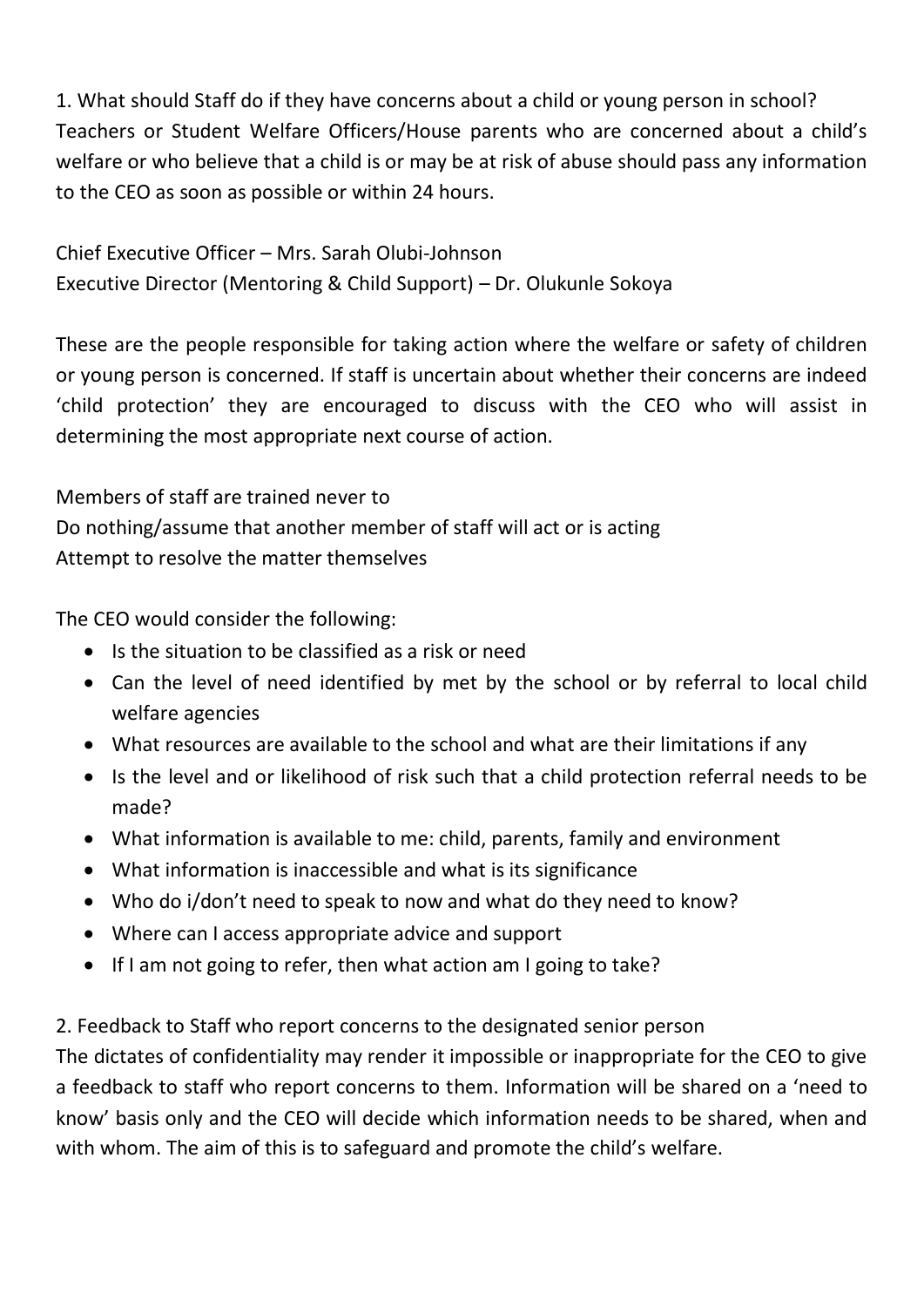#### **APPENDIX 1: TAKING ACTION ON CHILD WELFARE/PROTECTION CONCERNS IN SCHOOL**